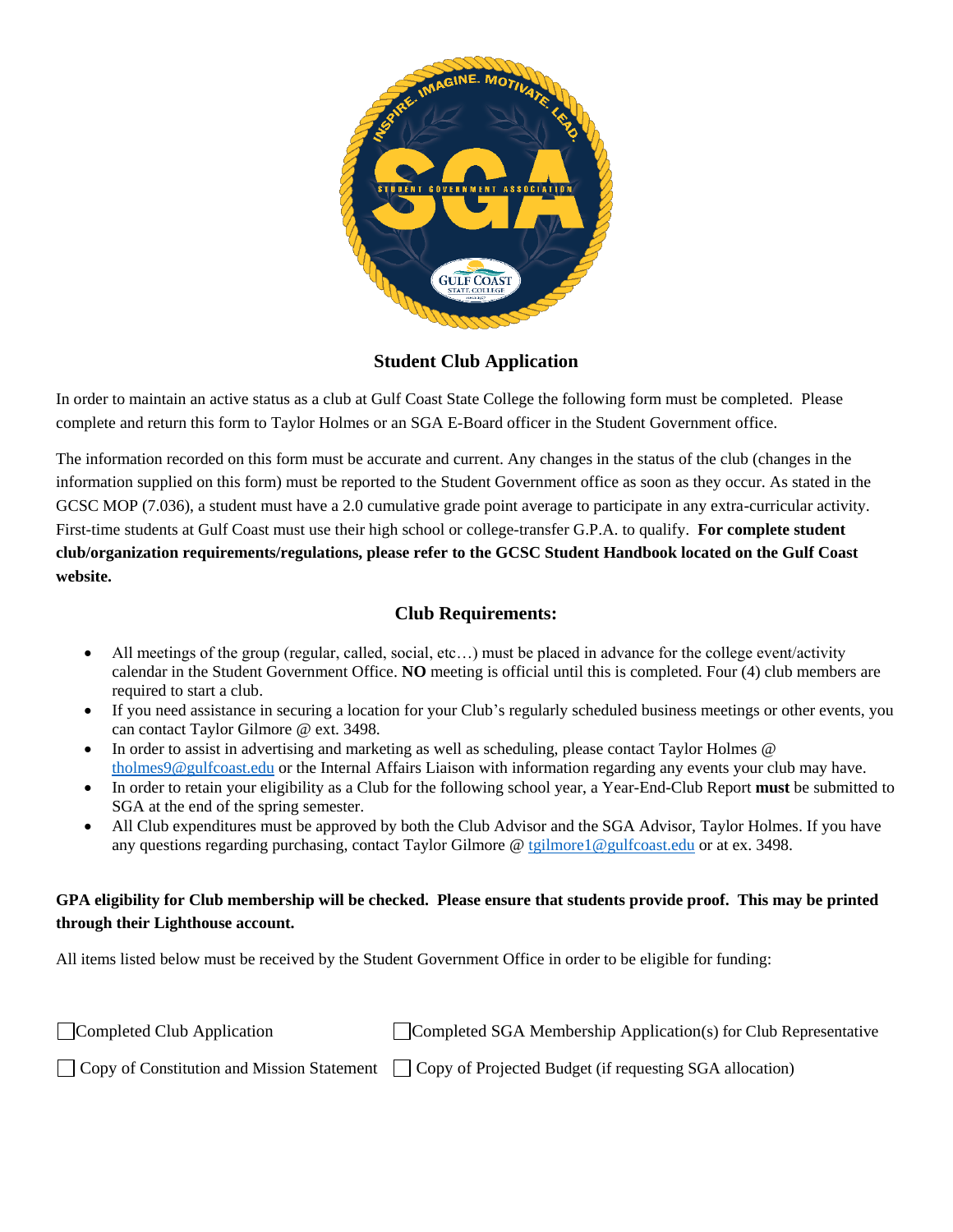

| Club Name:              | <u> 1990 - John Harry Harry Harry Harry Harry Harry Harry Harry Harry Harry Harry Harry Harry Harry Harry Harry H</u>                                                                                                 |                                                                                           |                                             |
|-------------------------|-----------------------------------------------------------------------------------------------------------------------------------------------------------------------------------------------------------------------|-------------------------------------------------------------------------------------------|---------------------------------------------|
|                         | Advisor Name Ext:                                                                                                                                                                                                     |                                                                                           | <u> 1999 - Jan Jawa Barat, profesora po</u> |
|                         | Name of Club Representative:                                                                                                                                                                                          |                                                                                           |                                             |
| <b>Officer Position</b> | <b>Officer Name</b>                                                                                                                                                                                                   | <b>Student ID # Email/Phone</b>                                                           |                                             |
|                         | <u> 2000 - Andrea Andrew Maria (h. 1982).</u> Andrew Maria (h. 1982). Andrew Maria (h. 1982).<br><u> 1999 - Jacques Maria (h. 1989).</u><br>2001 - John Barnett, fransk konger (h. 1905).                             |                                                                                           |                                             |
|                         | <u> 1990 - Jacques Alexandro (h. 1980).</u><br>1900 - Johann Barn, fransk politik (d. 1900).<br><b>Committees within the Club</b><br>,我们也不能会有一个人的事情。""我们不能会有一个人的事情。""我们不能会有一个人的事情。""我们不能会有一个人的事情。""我们不能会有一个人的事情。""我们不 |                                                                                           |                                             |
|                         | <u> 1989 - Andrea Santa Andrea Andrea Santa Andrea Andrea Andrea Andrea Andrea Andrea Andrea Andrea Andrea Andre</u>                                                                                                  |                                                                                           |                                             |
|                         | <b>Meeting Schedule</b>                                                                                                                                                                                               |                                                                                           |                                             |
|                         |                                                                                                                                                                                                                       | Time:                                                                                     |                                             |
| $\Box$ Weekly           | $\Box$ Bi-Weekly                                                                                                                                                                                                      | <b>Monthly</b>                                                                            | $\Box$ Other                                |
|                         |                                                                                                                                                                                                                       | <b>Dlease attach on up to date constitution and mission statement to vour application</b> |                                             |

**Please attach an up-to-date constitution and mission statement to your application.**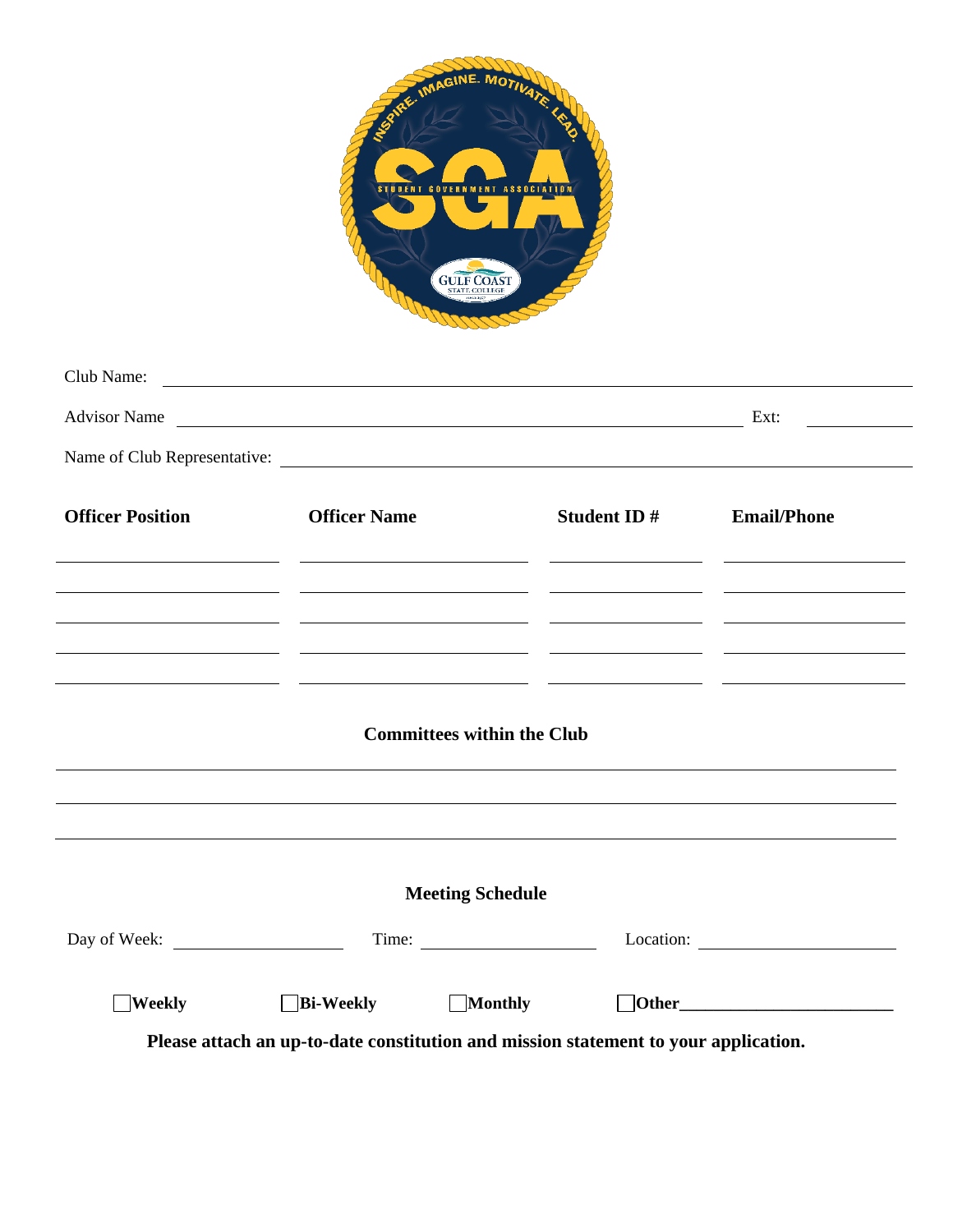

## **List all Active Members**

(Four (4) people are required to establish club. Including a member roster is mandatory)

| Name               | Student#                        | Name                    | Student#                           |
|--------------------|---------------------------------|-------------------------|------------------------------------|
| 1. $\qquad \qquad$ |                                 | 20.                     | the property of the control of the |
|                    | 2. $\qquad \qquad$              |                         | 21. $\qquad \qquad$                |
| 3.                 |                                 | 22. $\qquad \qquad$     |                                    |
| 4.                 |                                 |                         |                                    |
| 5.                 |                                 |                         | 24. $\qquad \qquad$                |
| 6.                 |                                 |                         | 25. $\qquad \qquad$                |
|                    | 7. $\qquad \qquad$              |                         | 26. $\qquad \qquad$                |
| 8.                 | <u> Alexandria (Alexandria)</u> |                         | 27. $\qquad \qquad$                |
|                    |                                 | 28. $\qquad \qquad$     |                                    |
|                    | $10.$ $\qquad \qquad$           |                         | 29.                                |
|                    |                                 |                         | 30.                                |
|                    |                                 |                         | 31. $\qquad \qquad$                |
|                    |                                 |                         | $\frac{32.}{\sqrt{25}}$            |
|                    |                                 |                         | $\frac{33.1}{\sqrt{25}}$           |
|                    |                                 |                         | $\frac{34.1}{\sqrt{25}}$           |
| 16.                |                                 |                         | $\frac{35.}{\sqrt{25}}$            |
|                    |                                 | 36.                     |                                    |
| 18.                |                                 | $\frac{37.}{\sqrt{25}}$ |                                    |
| 19.                |                                 | 38.                     |                                    |
|                    |                                 |                         |                                    |